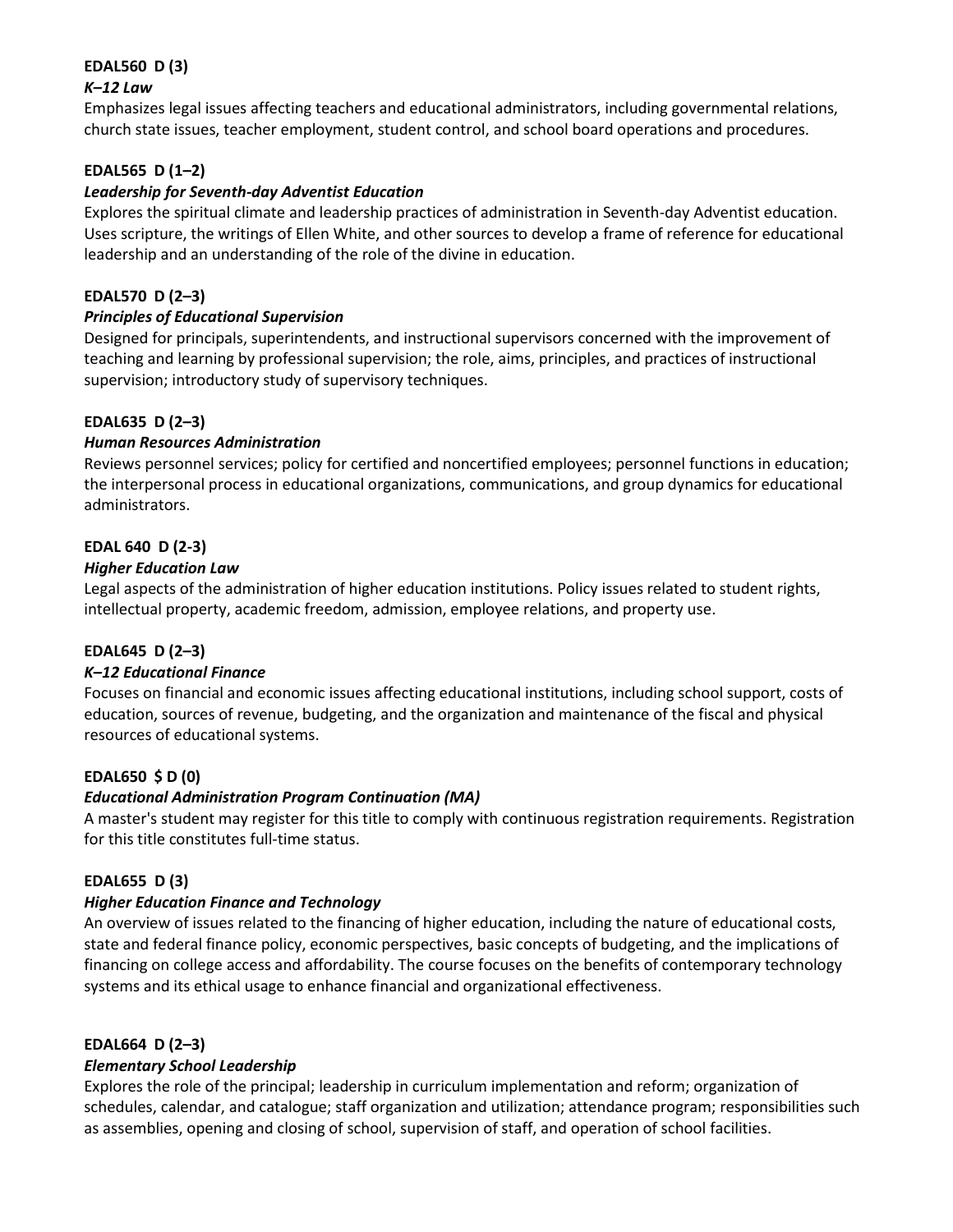## **EDAL665 D (2–3)**

#### *Secondary School Leadership*

Explores the role of the principal; leadership in curriculum implementation and reform; organization of schedules, calendar, and catalogue; staff organization and utilization; attendance program; responsibilities such as assemblies, opening and closing of school, and supervision of staff. Also includes office management and auxiliary services.

## **EDAL667 D (3)**

#### *Leadership in Higher Education*

Focuses on the study of governance of higher education institutions, stressing administrative roles and leadership in visioning distinctive organizational and environmental features of colleges, universities and community colleges, and how these features affect the management of these organizations.

#### **EDAL670 D (3)**

#### *Technology for Leaders*

Philosophical basis for technology usage in various leadership settings to enhance organizational effectiveness, survey of contemporary technologies appropriate to most organizational settings and cost benefit analysis of various systems, development of a technology plan for leadership development, ethics of technology usage.

#### **EDAL674 D (3)**

#### *Administration of Student Services*

Overview of student services in higher education and its historical and philosophical foundations, guiding theories, and professional practices. Focuses on administrative structures and processes, and the organization of student services programs in the context of contemporary issues and trends.

#### **EDAL675 D (3)**

#### *College Student Development Theory*

Explores the characteristics of college students and the theories of growth and development for traditional and non-traditional students. Emphasis is placed on understanding the immediate and long-term impact of a college experience.

#### **EDAL676 D (3)**

#### *Administration of Academic Services*

Focuses on the principles academic officers use in dealing with selected administrative functions related to academic departments, degree programs, faculty development, curriculum administration, instructional resources, student development, budget planning, enrollment, and academic personnel.

#### **EDAL680 D (1–12)**

#### *Internship: (Topic)\_\_\_\_*

A planned internship in leadership at a cooperating organization, institution, school district, or agency. Permission of supervisor and plans required in advance of registration. May be graded S/U. Repeatable. **EDAL685 \$ (0)**

#### *Master's Comprehensive Exam Prep*

#### **EDAL750 \$ D (0)**

## *Educational Administration Program Continuation (EdS/Doctoral)*

A doctoral student may register for this title to comply with continuous registration requirements. Registration for this title constitutes full-time status.

#### **EDAL785 \$ D (0)** *Comprehensive Examination Preparation (EdS/Doctoral)*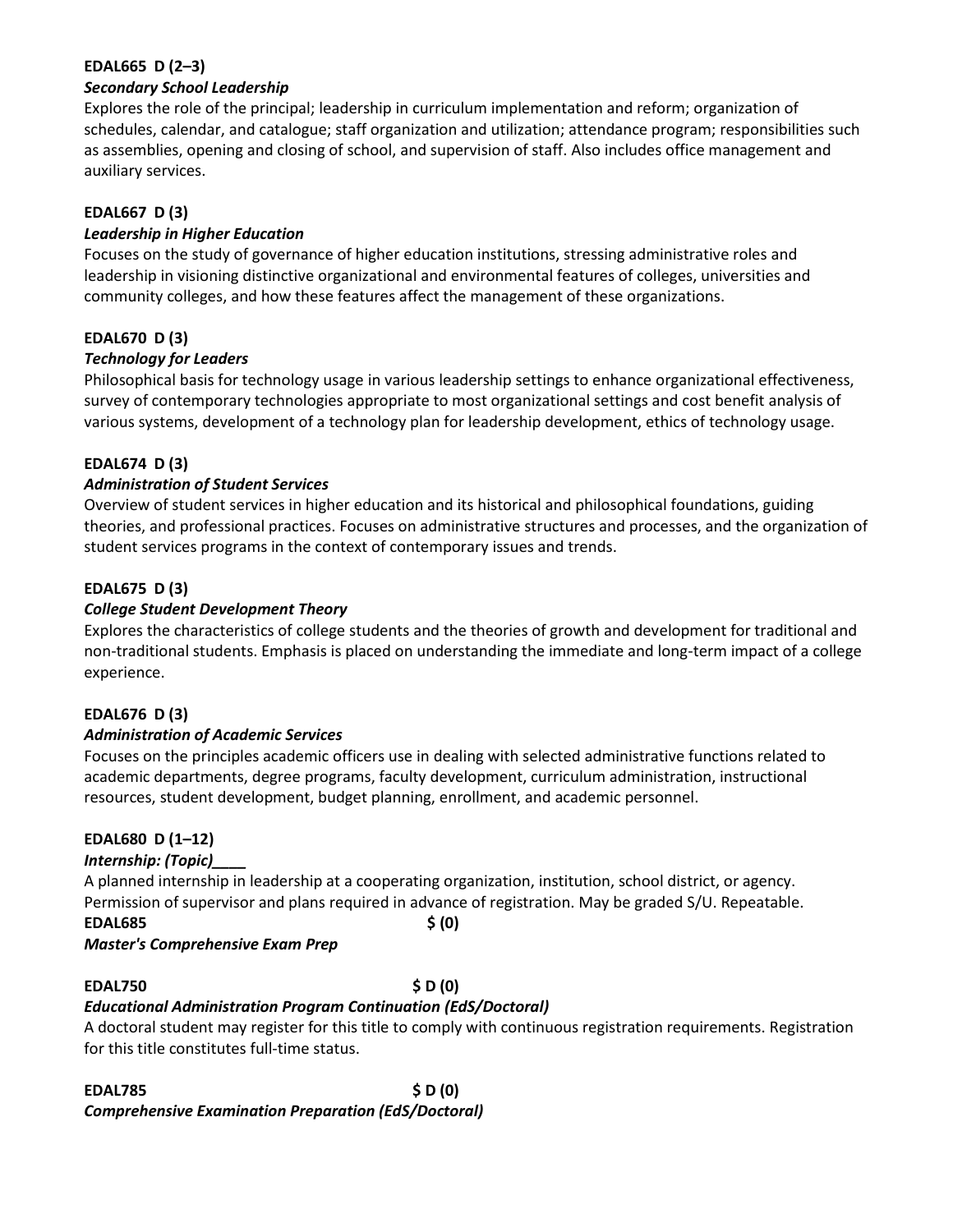## **EDAL888 \$ D (0)**

#### *Dissertation Continuation*

Registration for this title constitutes full-time status.

#### **EDUC560 \$ (0)**

## *Degree Reactivation*

When participants request reactivation, they will register for Degree Reactivation and pay the associated fee.

| EDUC670                            | (0)    |
|------------------------------------|--------|
| <b>Master's Comprehensive Exam</b> |        |
|                                    |        |
| EDUC870                            | \$ (0) |

*Doctoral Comprehensive Exam*

#### **LEAD525 D (2–3)**

#### *Public Relations: Community Partnerships*

Reviews research on public relations and strategies for improving community relationships and strengthening partnerships with community groups.

#### **LEAD530 D (1-2)**

#### *Educational Marketing*

Provides the foundation knowledge and skills for understanding, planning, and designing marketing plans for educational institutions. Focuses on elements of marketing such as mission statement, target market, image, position, and the market mix (product, price, place, and promotions).

## **LEAD535 D (1–3)**

## *Principles of Academic Writing*

This course offers an introduction to the art of academic discourse that will prepare students for writing research papers, theses and dissertations. It covers summary, analysis and synthesis, structure and language use, style and formatting, and the concept of writing as both a process and a skill learned best through continual practice.

# **LEAD600 \$ (0)**

#### *Annual Conference*

Registration for this title constitutes full-time status.

#### **LEAD615 Leadership Certificate Plan – D (1)**

Preparation and submission of a leadership development plan describing a self-designed program of study, building on past experiences and addressing current and future leadership goals.

#### **LEAD620 D (1–2)**

#### *Development and Fund Raising*

Prepares leaders in educational development through a practical exploration of fund raising research and proposal writing.

#### **LEAD625 D (1-2)**

#### **Research Writing Seminar**

Provides an overview of the technical aspects involved in writing research reports, focusing specifically on the language, structure, style and composition process typically used in research writing.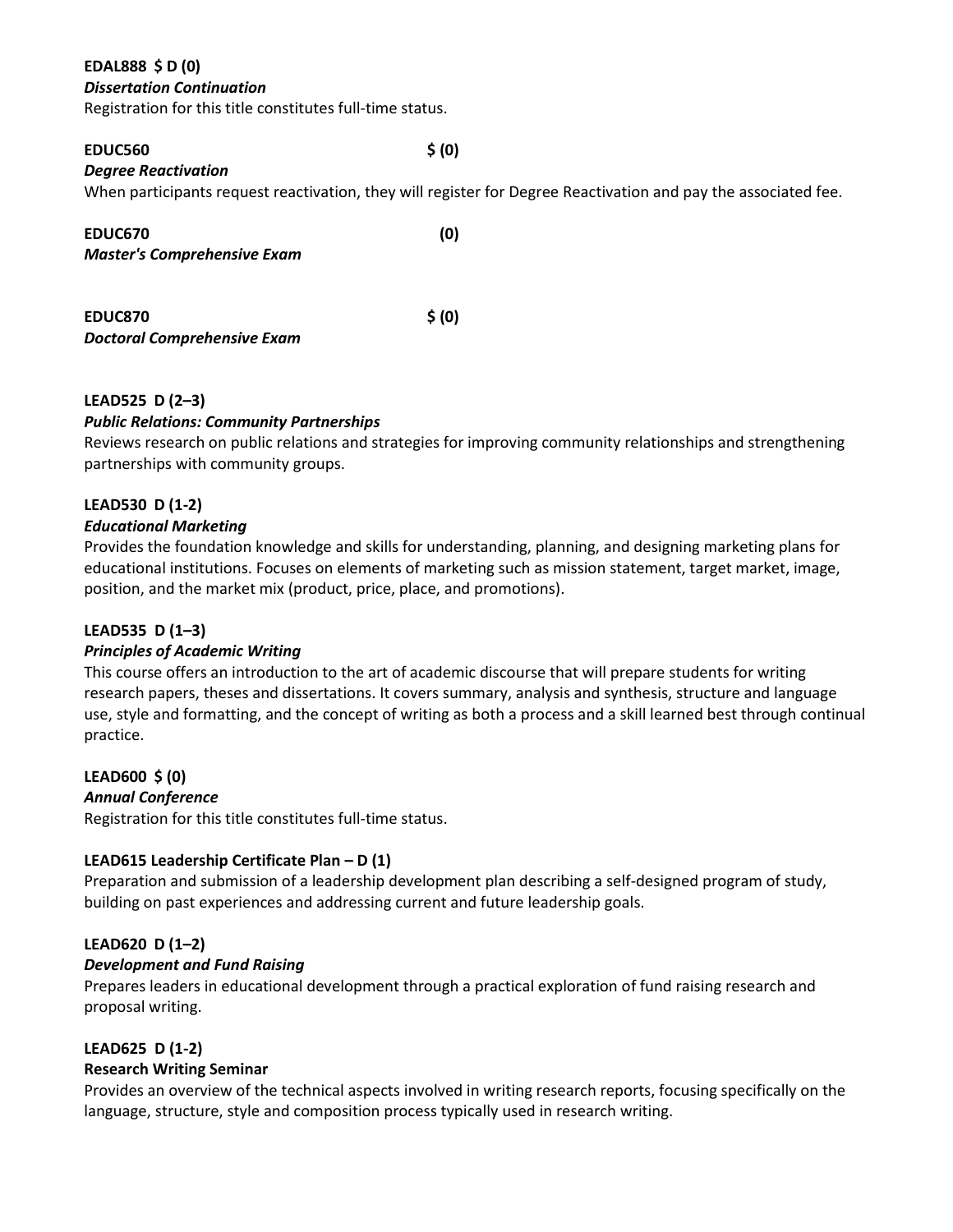## **LEAD630 \$ D (2)**

#### *Introduction to Leadership*

Intensive introduction to the Leadership program. Focus on leadership concepts, effective instruction, principles of research, and skills relating to the completion of the program. Graded S/U.

## **LEAD635 D (4)**

#### *Leadership and Learning Plan*

Preparation and submission of LLP to faculty for approval. Prerequisite: LEAD630.

## **LEAD636 D (2–3)**

### *Issues in Leadership Foundations*

Participants review the literature, discuss the findings in study groups and with faculty, and provide scholarly feedback related to assigned topics that address foundations of leadership and worldviews.

#### **LEAD637 D (2–3)**

#### *Issues in Research*

This course serves to develop skills in reading and evaluating qualitative and quantitative research writings.

#### **LEAD638 D (2–3)**

#### *Issues in Leadership Theory*

A seminar in the study of leadership theory. This course is intended to provide a wide coverage of leadership theory based on sound research principles, with implications for informed practice. The seminar includes concept formation in such areas as organizational development, historical and contemporary views of leadership, power and influence, "followership," ethical leadership and diversity, and applications to problem solving in leadership and administrative settings.

## **LEAD645 D (1–3)**

## *Ethical Leadership*

Explores the dynamics of moral leadership, ethical decision-making and the administrative role in institutional integrity in organizations and schools.

## **LEAD648 D (1–12)**

*Workshop: (Topic)\_\_\_\_\_*

Selected learning experiences. Repeatable. Permission of instructor required.

## **LEAD650 \$ D (0)**

## *Leadership Program Continuation*

After the LLP is approved, the participant may register for this title to maintain active status while clearing DGs (deferred grades) with advisor approval only. Registration for this title constitutes full-time status.

## **LEAD675 D (1–3)**

#### *Portfolio Development: (Topic)\_\_\_\_*

Development of expertise and documentation in a selected competency area including self reflection that describes personal growth and the theoretical knowledge base supporting the competency. (Repeatable up to 12 credits).

## **LEAD678 D (1-6)**

#### *Higher Education Study Tour*

International or comparative dimensions of education and leadership through a study tour program with travel to destinations relevant to specific topics of study. Intended to give participants a cross-cultural perspective and a global vision of the challenges of education and leadership around the world. Fee may apply.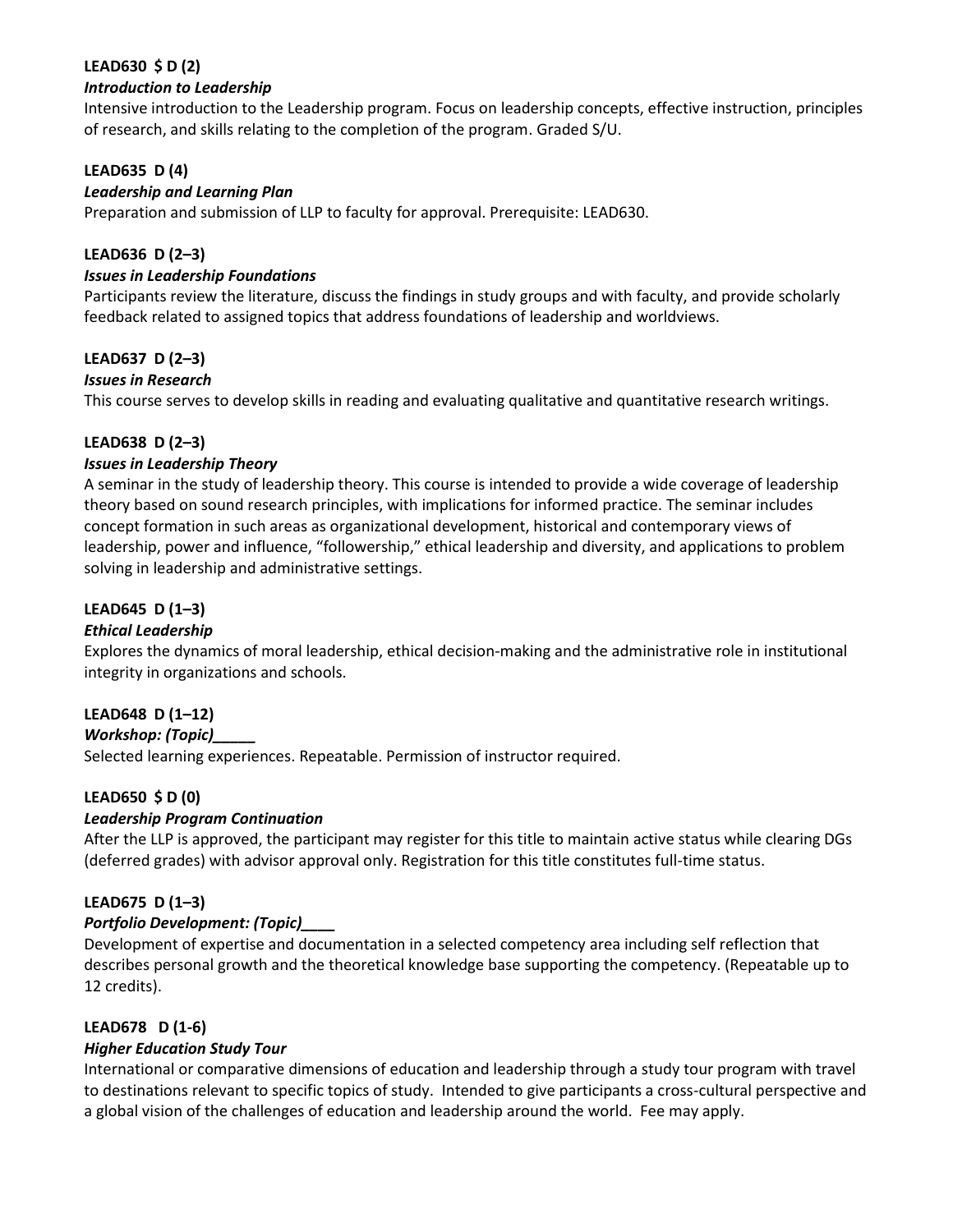# **LEAD680 D (1–12)**

# *Internship: (Topic)\_\_\_\_\_*

Planned field experience in leadership at cooperating institutions, school systems, or agencies. Permission of instructor required.

# **LEAD689 D (1–12)**

## *Seminar: (Topic)\_\_\_\_\_*

Selected topics offered. Repeatable. Permission of instructor required.

# **LEAD690 D (1–12)**

# *Independent Study: (Topic)\_\_\_\_*

Selected topics. Repeatable with different topics. Permission of advisor and instructor required.

# **LEAD696 D (1)**

# *Leadership Capstone Experience*

Presentation of a portfolio demonstrating the development of selected leadership competencies. Participants will reflect on and evaluate their personal and professional growth, their leadership development, and the lifelong impact of these competencies on their career.

## **LEAD698 D (3)**

## *MA Research Project*

A planned research experience whereby a problem or issue in the workplace relating to leadership is identified by the participant. The process includes the development of a research proposal, implementation of the research plan, and a written paper using the *Andrews University Standards for Written Work*. Graded S/U.

#### **LEAD699 D (1–3)** *Thesis*

## **LEAD756 D (1–12)**

## *Advanced Studies: (Topic)\_\_\_\_\_*

Advanced studies in leadership. Repeatable with different topics. Permission of instructor required.

## **LEAD775 D (1–3)**

## *Advanced Portfolio Development: (Topic)\_\_\_\_\_*

Building upon the knowledge base developed in LEAD675, the participant continues to develop expertise and documentation in a selected competency area. (Repeatable up to 12 credits)

## **LEAD778 \$ D (1-6)**

## *Higher Education Study Tour*

International or comparative dimensions of education and leadership through a study tour program with travel to destinations relevant to specific topics of study. Intended to give participants a cross-cultural perspective and a global vision of the challenges of education and leadership around the world. Fee may apply.

## **LEAD789 D (1–12)**

## *Advanced Seminar: (Topic)\_\_\_\_\_\_*

Advanced topics in leadership. Repeatable with different topics. Permission of instructor required.

## **LEAD798 D (3-6)**

## **EDS Research Project**

Presentation of a portfolio demonstrating the development of selected leadership competencies. Participants will reflect on and evaluate their personal and professional growth, their leadership development, and the lifelong impact of these competencies on their career.